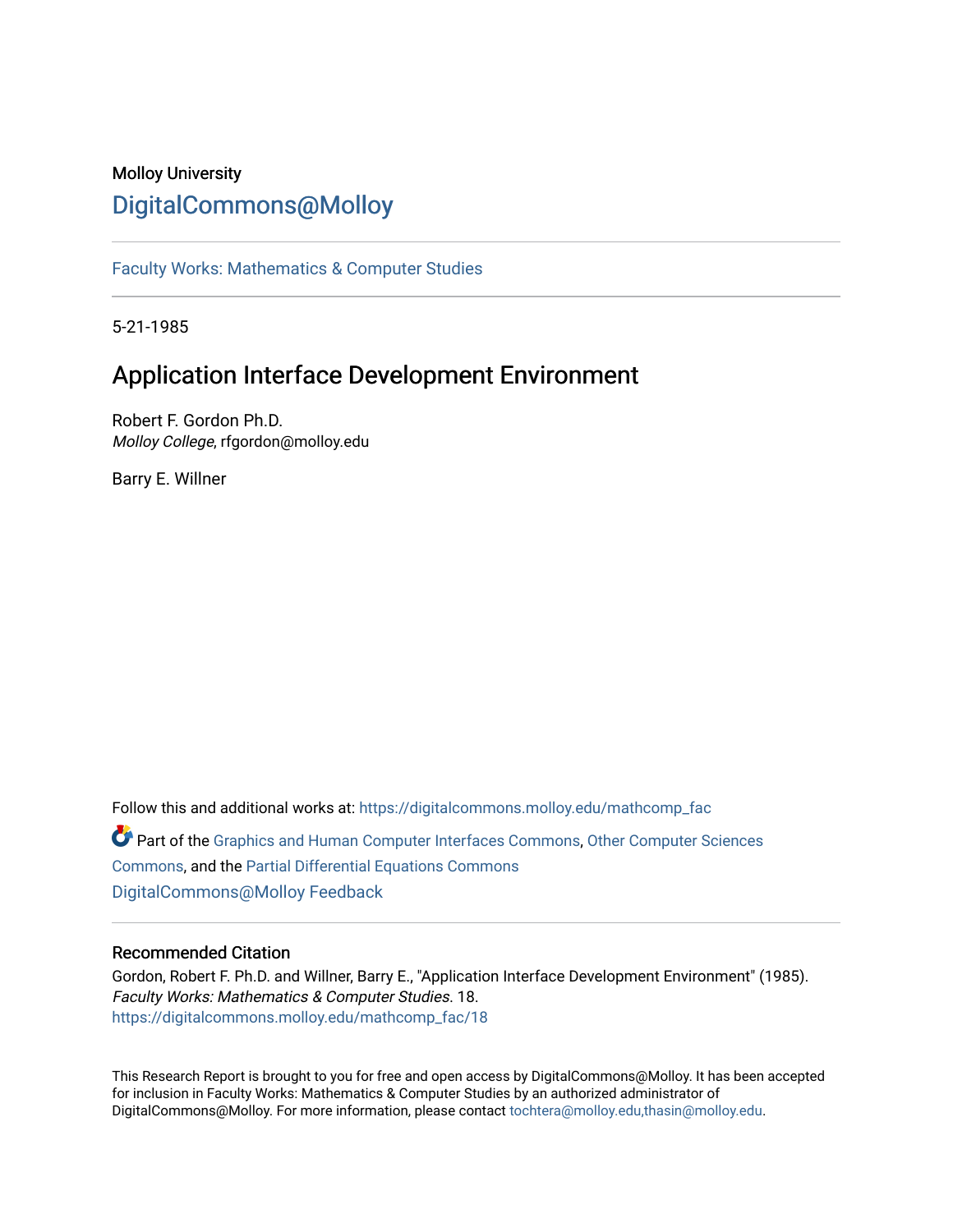**RC 11160 (#50246) 5/21/85 Computer Science 20 pages**

# **Research Report**

Application Interface Development Environment

Robert F. Gordon Barry E. Wiliner

IBM Thomas J. Watson Research Center P.O. Box 218 Yorktown Heights, N.Y. 10598

#### LIMITED DISTRIBUTION NOTICE

This report has been submitted for publication outside of IBM and will probably be copyrighted if This report has been submitted for publication outside of IBM and will probably be copyrighted if<br>accepted for publication. It has been issued as a Research Report for early dissemination of its<br>accepted for publication. I contents. In view of the transfer of copyright to the outside publisher, its distribution outside of IBM prior to publication should be limited to peer communications and specific requests. After outside publication, requests should be filled only by reprints or legally obtained copies of the article (e.g., payment of royalties).

**IBM** Research Division<br>**IBM** San Jose · Yorktown · Zurich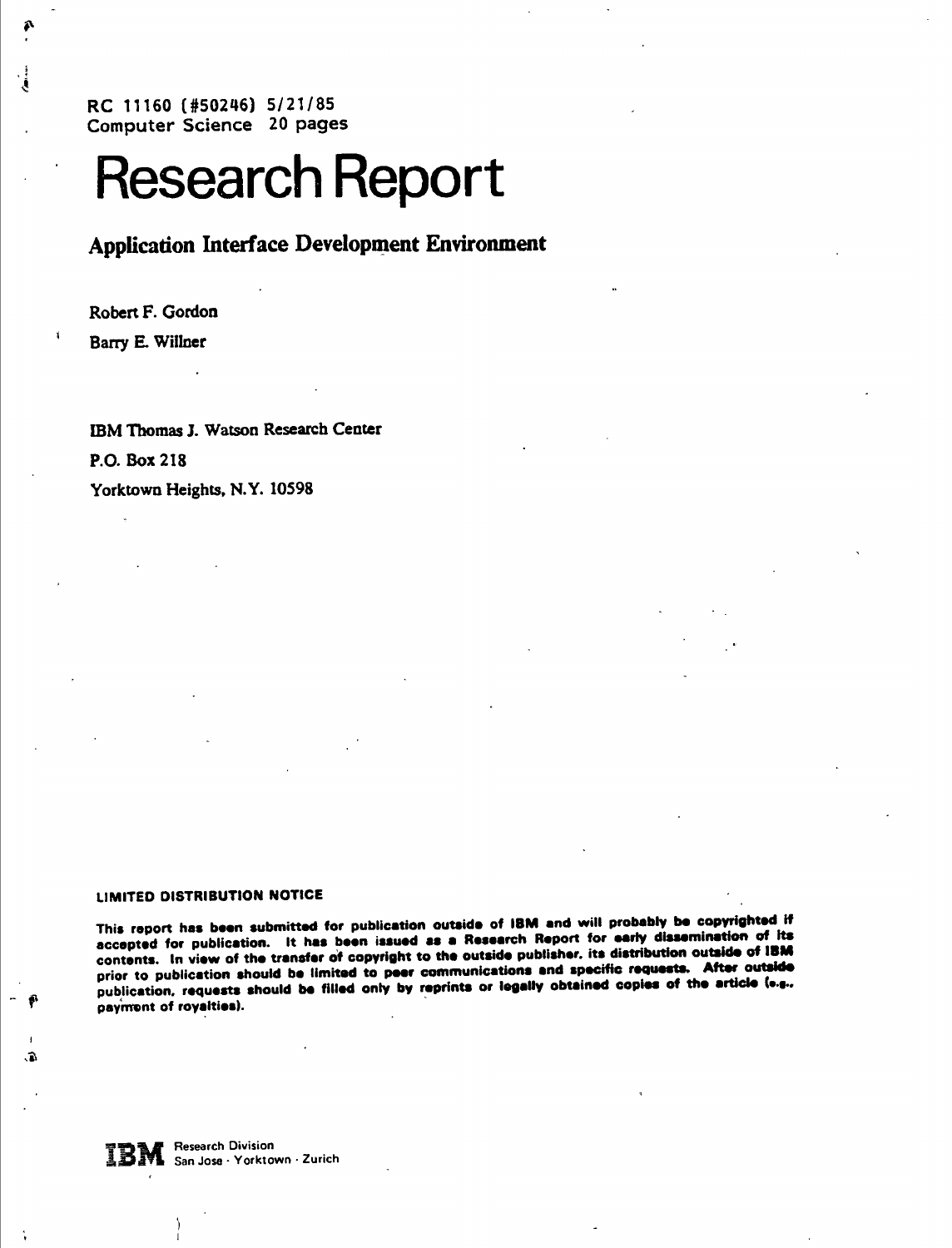**Copies may be requested from:**

**IBM Thomas J. Watson Research Center. Distribution Services F-11 Stormytown Post Office Box 218 Yorktown Heights, New York 10598**

٠,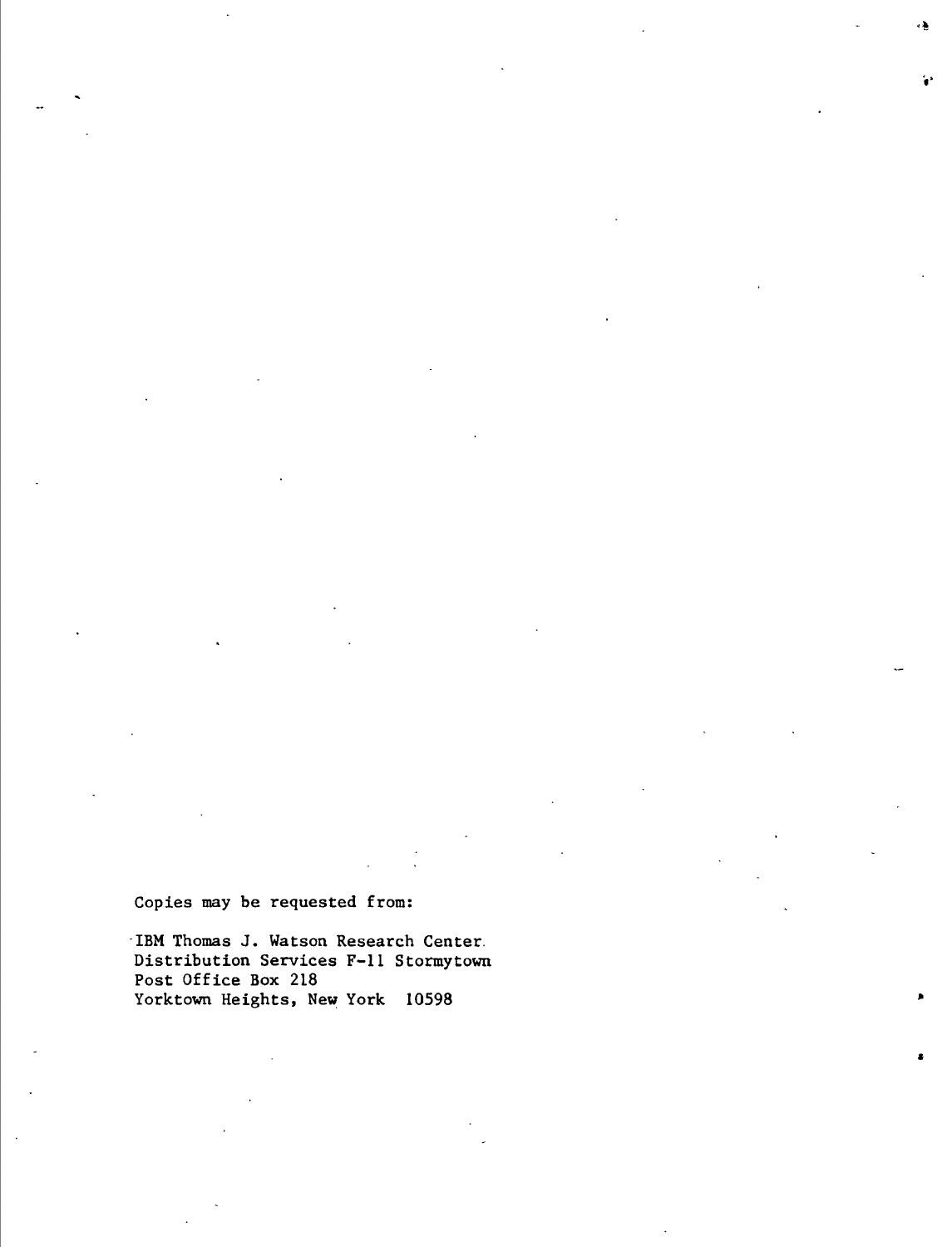# **Applícatíon Interface Development Environment**

Robert F. Gordon Barry E. Wiliner

Ĉ.

IBM Thomas J. Watson Research Center P.O. Box 218 Yorktown Heights, N.Y. 10598

#### *Abstract*

The user of interactive systems must learn a different interface for each system he uses. Furthermore the designer of such systems has limited guidelines to create good user interfaces. We describe an application interface development environment, AIDE, in which one can create and select multiple interfaces easily for a given application, and conversely one can create multiple applications with a given interface. This benefits the end-user by providing the possibility of familiar, even identical, interfaces among wide ranges of products, and this helps the designer by supporting Human Factors testing of interfaces. We formulate a model of interactive systems in which the application and interface are decoupled and the components of the interface can be changed. We also provide tools for these components and a methodology to create and sélect interfaces.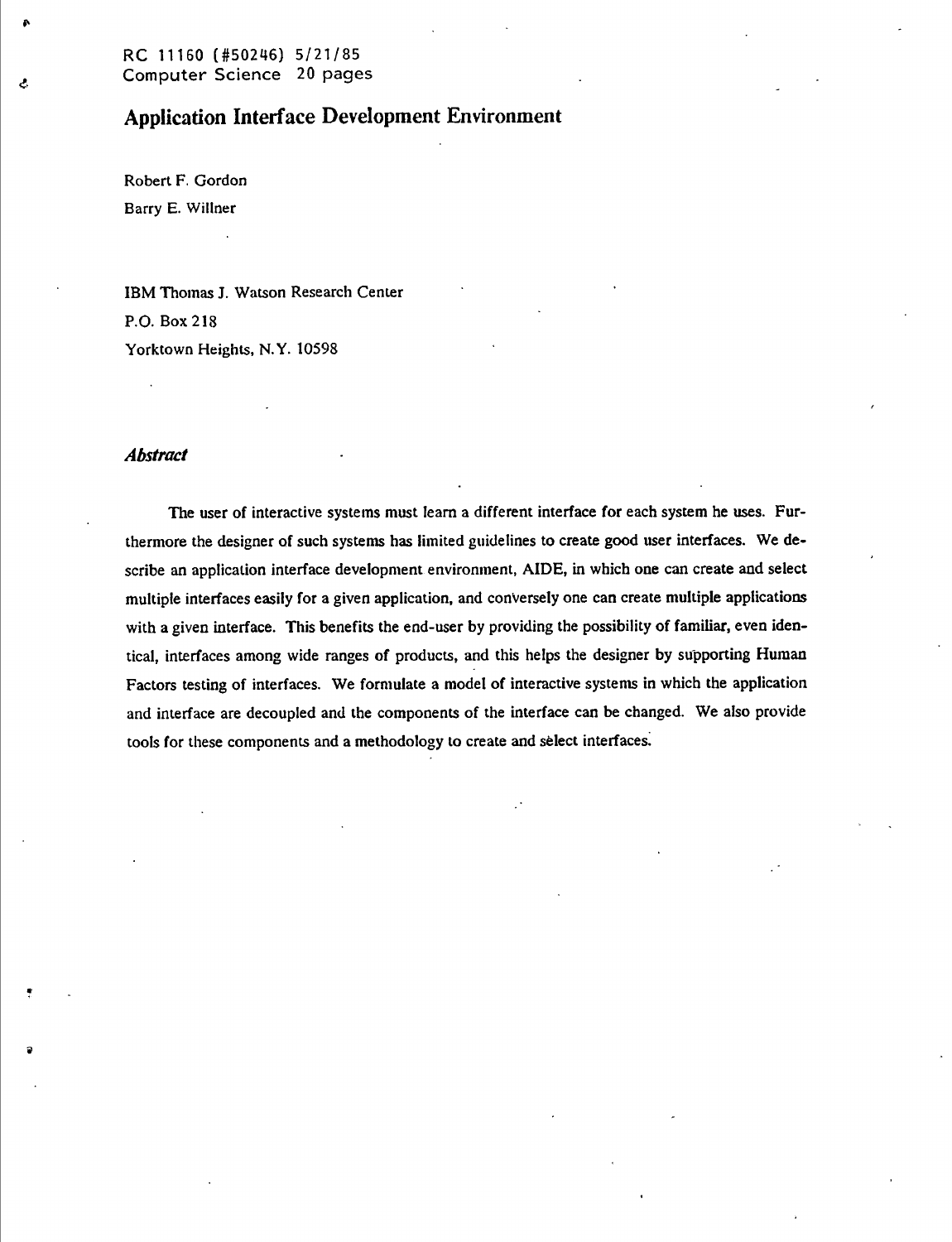## *1. Introduction*

The new user of an interactive system must learn both the functionality of the system and the procedures to invoke its functions. For example, for an editor application the user must be aware of the editor's capabilities such as to locate, delete, copy, move arbitrary text strings, and in addition he must know how to select the text strings and issue the commands. Often he can transfer his knowledge of the functionality from one system to another; rarely can he do the same for the fonn of the interaction process. Time-consuming for novices and experienced users alike is the need to learn both the functionality of the application and the form of the user interface. It is especially frustrating for experienced users to know what is required (e.g. to identify the third paragraph to the system and issue a delete command), to know how to do it using another software package, but not to know the specification procedure for ihe present package.

From the designer's point of view, creating good user interfaces is a difficult process that requires iterations of design and evaluation. However, once a system is developed, it is often too late to make major changes to the interface. Furthermore, interfaces that may be good for one user or one application may not be good for another. In response, designers may try to build flexibility into the interface, such as by using parameters or options tables, to adapt to the user and grow with bis expertise. However, in general the designer cannot foresee all the desired alternatives and provide enough flexibility to tailor the interface to all users' needs.

The objective of the application interface development environment, AIDE, that we will describe is to address the above needs of both the user and the designer. AIDE accomplishes this by providing an environment in which one can create and select multiple interfaces easily for a given application, and conversely one can create multiple applications with a given interface. This benefits the designer by supporting Human Factors testing of interfaces, as well as provides the capability to tailor the interface to the user. This further benefits the user by providing the possibility of familiar, even identical, interfaces among wide ranges of products. Additionally AIDE makes it easier to develop applications, because the application designer does not have to build the interface portion of his system.

Previous work to provide assistance to the interface designer falls broadly into three areas. One area of research involves simulating systems before they are built to improve the interface design through observation and modification of a model of thé system. Hanau and Lenorovitz [8] develop tools to create and present display snapshots and to vary the display based on user input and thus provide a visualization of the proposed system. Gould et al. [7] simulate the functions of a listening typewriter with a behind-the-scenes human typist, Kelley [12] simulates a calendar application with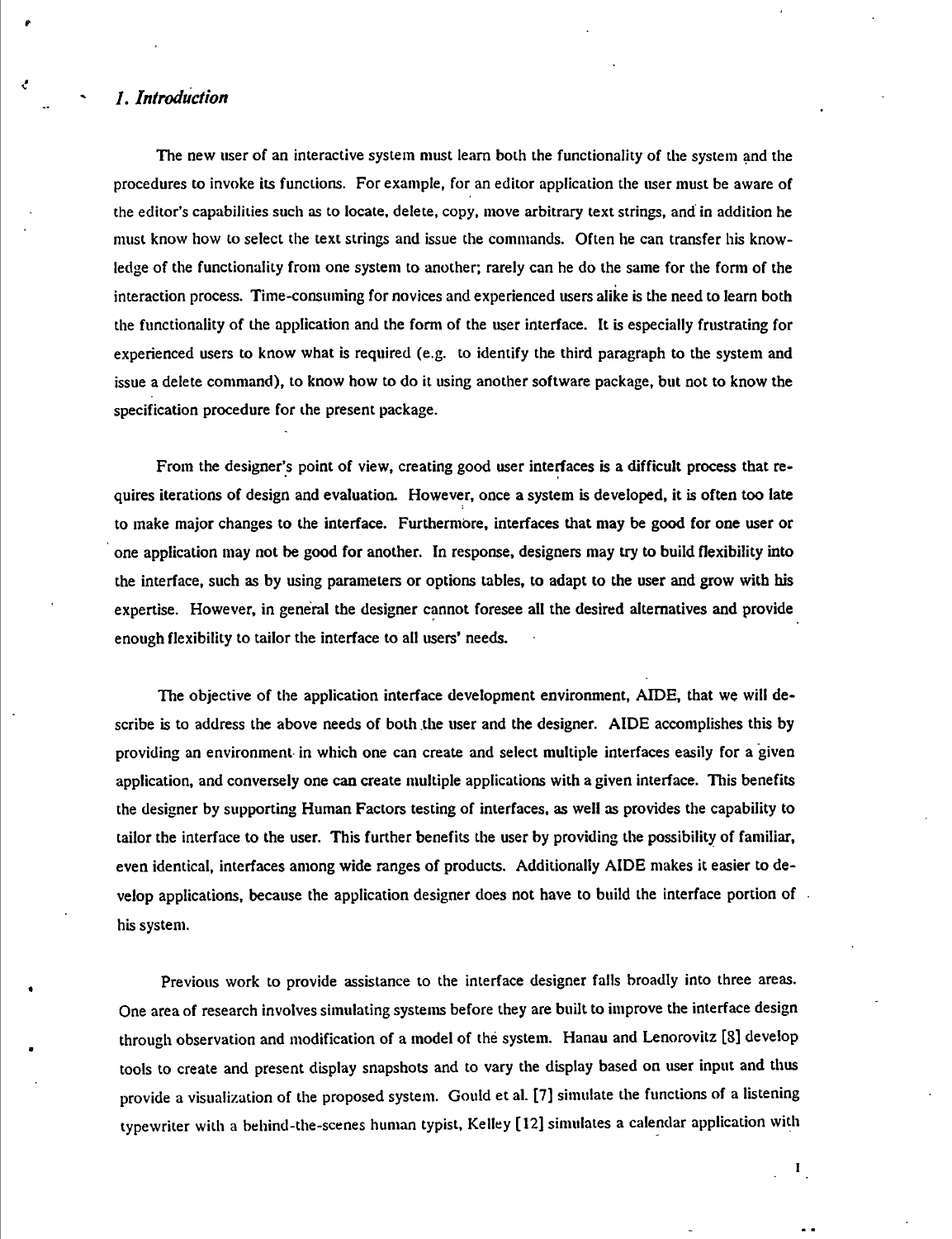the help of a human interpreter, and Good et al. [6] simulate an electronic mail application where a human operator augments the system's capabilities. These experiments demonstrate the feasibility of simulating the application and capturing user input to shape the interface design early in the design phase.

I

A second area of research to improve the design of user interfaces is work that describes formally the structure of human-computer interaction. Moran [14], Foley and Van Dam [3] and Nielsen [15] describe the user's model of an interactive system in terms of a layered hierarchy from a task level through levels of semantics and syntax to a physical level. Each level reveals more details of the form to accomplish the function of the higher levels. Moran [14] suggests designing and evaluating interfaces in a top-down approach by level with the important concept of being able to choose among varied implementations at each level. Foley and Van Dam [3] apply this framework to interactive graphics where they view a comparable hierarchy for both the user input and the computer output. Nielsen [15] uses the hierarchy model to suggest design guidelines. Reisner [17] develops a grammar based on Backus-Naur Form to describe user actions and applies this representation to analyze alternative interface designs in terms of ease of use. Lindquist [13] formulates a language that describes the dialogue structure between user and computer and then demonstrates its applicability to evaluate interfaces. Foley and Wallace [4] and Jacob [11] apply state transition diagrams to specify user interfaces for interactive systems. Of further interest, the Military Message System described in [11] is designed so that the user interface is decoupled in this application and can be described separately from the application.

A third area of research is in developing tools to generate user interfaces. Heffler [10] describes a system called MClS which allows the designer to create menu interfaces interactively, and Buxton et al. [1] present a user interface management system, MENULAY, which gives the designer the ability to create menu-driven interfaces graphically. Olsen and Dempsey [16] generate graphical user interfaces directly from a grammar describing the interface. The Cousin System [9] converts interface specifications established by filling in forms into a uniform user interface. Ciccarelli [2] formulates a model of the user interface in which the user manipulates a presentation data base consisting of the displayed information which in turn revises a data base of the application. He provides tools to build, edit and display the presentation data base and to support queries and updates to the application data base.

In this paper we formulate a model of interactive systems in which the application and interface are decoupled and the components of the interface can he changed. We also provide tools for these components and a methodology to create and select interfaces. The approach taken in AIDE is three-leveled. First, we separate the application from the user interface, that is the function from the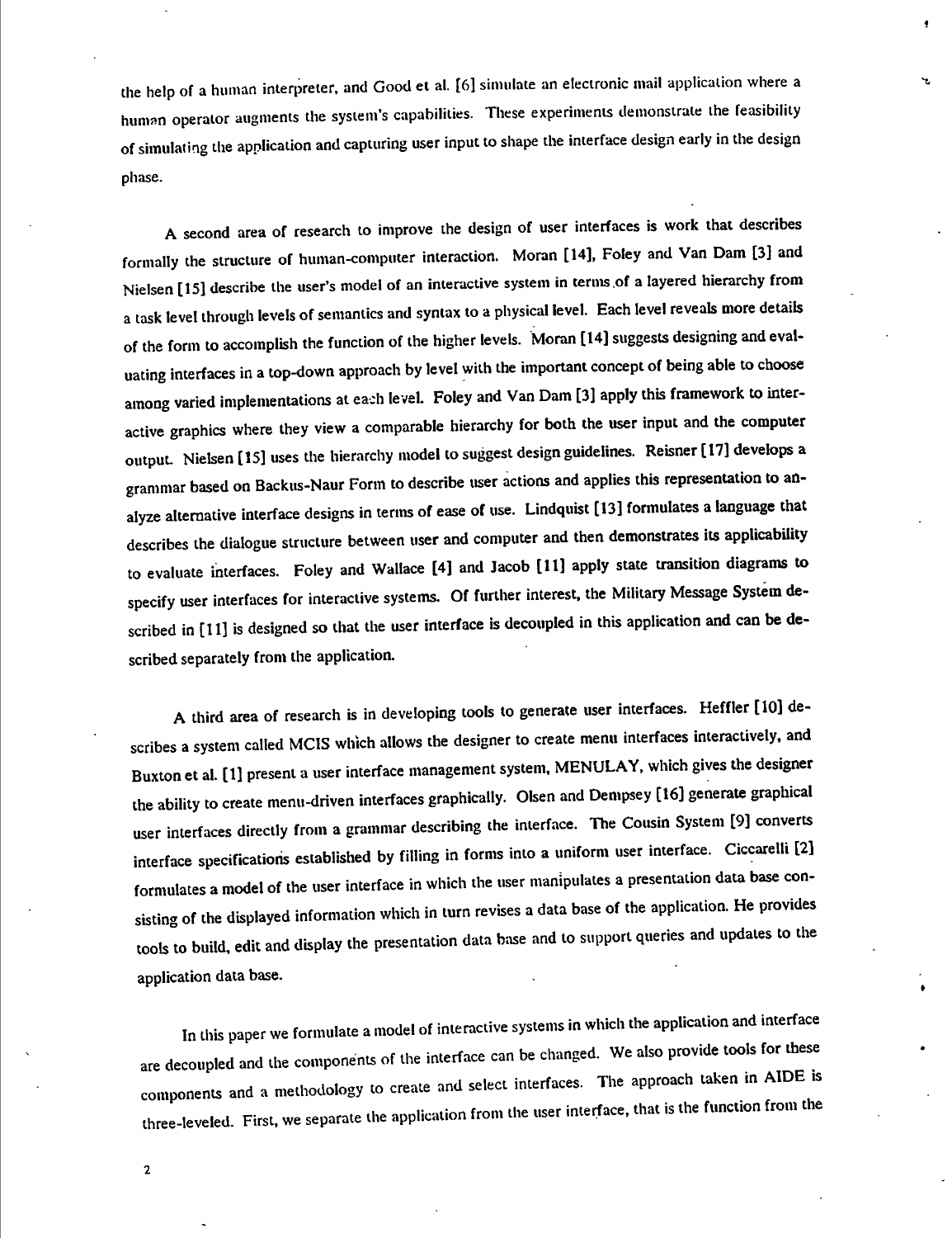form. In so doing, we provide sufficient information about the application to the interface to establish a communication pafh along which the interface can send user input to the application and receive application results. Second, we make the interface portion modular so that we can replace individual modules to produce different interfaces. Third, we provide presentation services tools for the common elements needed for interactive interfaces. Tools can call upon other tools to translate user input to the application and application output to the user. We describe each of these aspects of AIDE in sections 2, 3 and 4.

## **2.** *Separation ofApplication front Interface*

r

In this section, we describe the AIDE architecture of separating the application from the user interface. First, we define the user interface portion of a system independently of an application. We then show how to provide the application information necessary to link an interface to an application. We describe the interface code and the generic flow of an application in this architecture.

We think of the application as the tasks to be performed and the interface as the form of the user interaction. To accomplish the separation, we need to identify the elements that comprise the interface portion of a system. We specify an interface by identifying the form of the user input and the system output and the interaction areas where this takes place. The form of the input consists of identifying how commands and arguments (objects) are given to the system. The form of the output consists of identifying how the system provides prompts, messages and results to the user. The "how" in the above statements requires specifying the medium, syntax and placement. An interface is then determined by the specification of these Interface Description Items:

#### 1. Interaction Areas

- a. Form of interaction areas. This establishes whether there is windowing for instance, if it is overlapping or tiled, fixed or moveable, its size and position, behavior of cursor, etc. (Interaction areas are not restricted to visual forms and include audio.)  $\hat{\mathbf{r}}$
- b. Type of information to link to each area. The type of information identifies what can be displayed (played for audio) in each area, such as a document or a list of commands.

Tlie items listed below define the form of the input and output and can vary by interaction area.

- 2. Input
	- a. Form of object identification, including media to use. This determines how the user will specify the objects, such as by pointing, circling or naming.

**The CAMERON** 

3

 $\overline{\mathcal{L}}$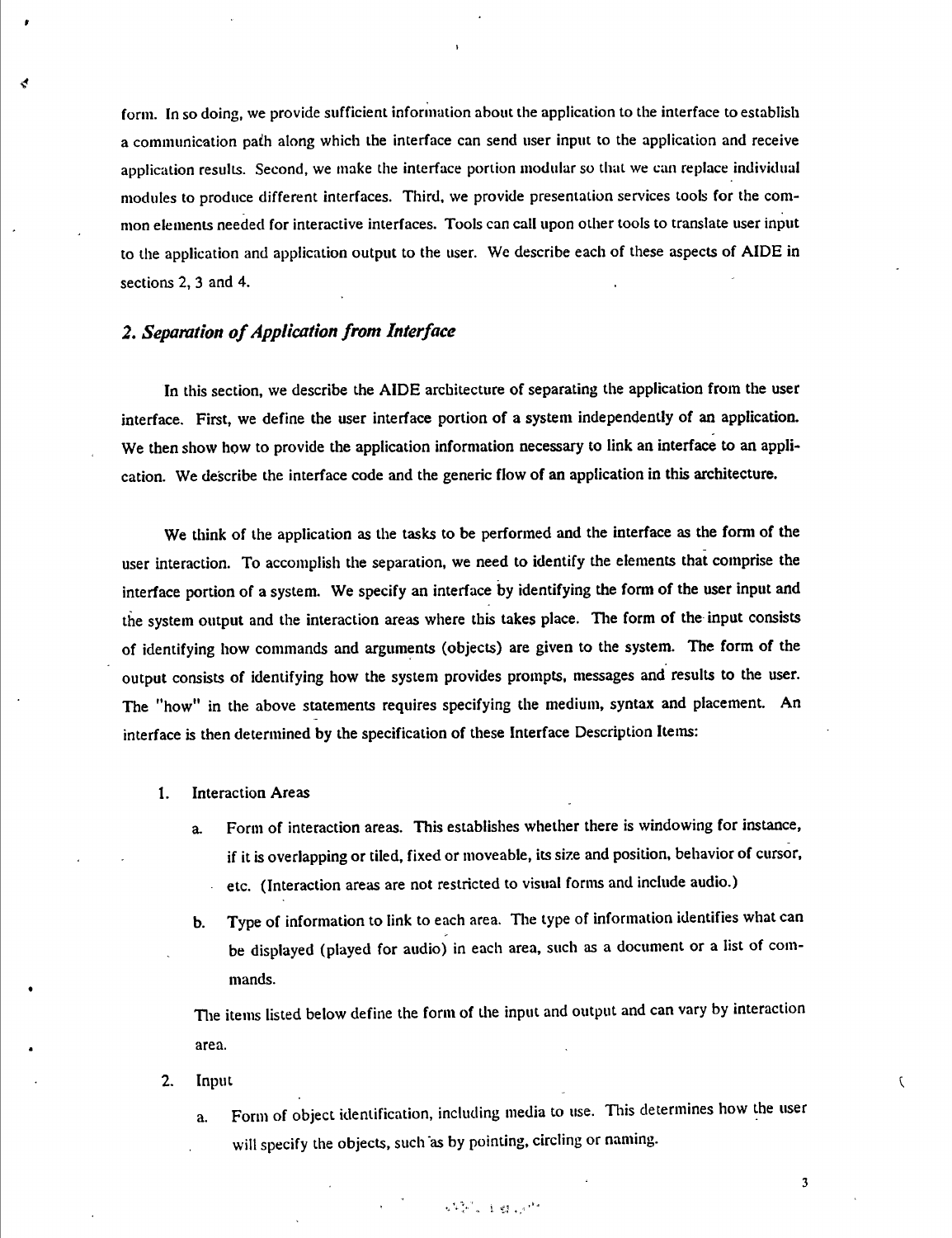b. Form of command issuance, including media to use. This determines how the user will invoke a command, such as by selecting from a menu, speaking a command name, direct manipulation of an object. This includes the form of interface objects (such as icons) used to invoke commands.

f

- c. Order of specifying command and arguments, if not dependent on specific commands of the application. This allows the interface to set up a uniform procedure for entering commands if desired and if not, it allows the procedure to vary by command or command groups.
- d. Nesting of commands, if command independent. This specifies whether commands must be completed before others are invoked.
- 3. Output
	- a. Form of system response, including media to use. The form of the response could be echoing, completion of input, voice acknowledgement.
	- b. Form of prompts and help messages.
	- c. Form of application output.

We denote an interface style as the specification of the above interface description items either fully or partially. The designer thereby determines what constitutes a style. A partial specification can result from not defining all items or defining an item incompletely. The designer can create substyles by completing the specification of a partially-specified interface. For example, the designer may determine an interface style to use highlighting for the form of system response and a sub-style to be reverse video. Further specification of the interface, such as media used (audio commands instead of keyboard input), can be provided at the sub-style level. We will use for the illustrative examples in this paper a menu interface style in which objects are selected first from one menu and then commands from another menu. We will denote this interface style by style M. and we define style M in terms of the interface description items as follows:

1. Interaction Areas

4

a. Form of interaction areas - Display screen has four fixed windows: Application Display Area (0,4)-(A,B), Command Menu Area (0.0)-(A/2,4), Object Menu Area  $(A/2,0)$ - $(A,4)$ , and Prompt Area  $(0,B)$ - $(A,B+1)$ . (Note that the units here are some length measure on a coordinate system with (0,0) being the upper left corner of the display screen.) The cursor can move freely between windows with no implied scrolling capability.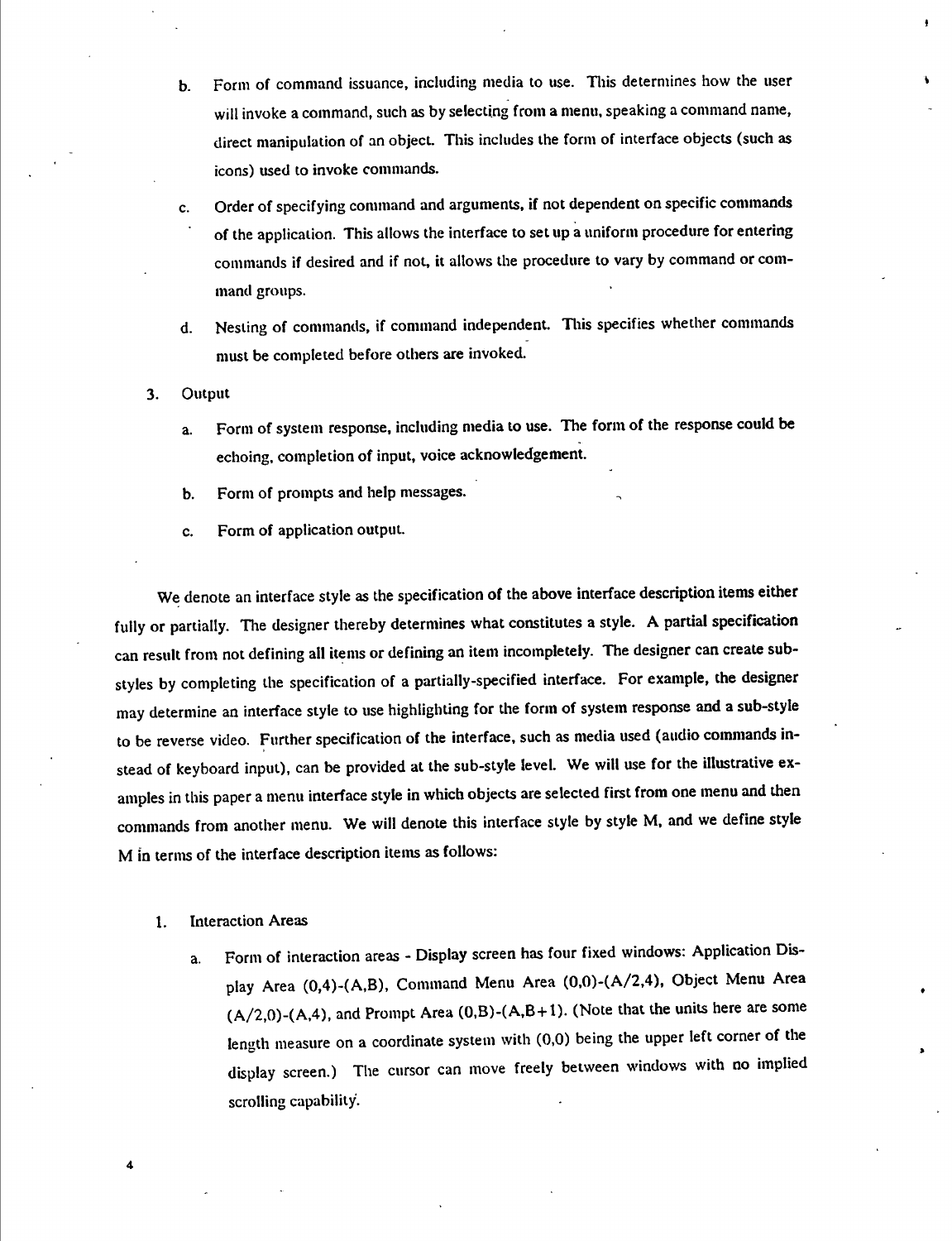- b. Type of information to link to each area The Application Display Area, Command Menu Area, Object Menu Area, and Prompt Area are linked to the application's output, commands, objects, and messages, respectively. (Information for this linkage and for the tokens to display is given by data files that will be described below.)
- 2. Input
	- a. Form of object identification Identify object by selecting in Object Menu.
	- b. Form of command issuance Invoke comniand by selectirig in Command Menu.
	- c. Order of specifying command and arguments The object is selected first then the command.
	- d. Nesting of commands A command must be completed before another is invoked.
- 3. Output
	- a. Form of system response Selection of object and command will be highlighted in menu. Selection will be echoed in Prompt Area.
	- b. Form of prompts and help messages Messages will appear in Prompt Area , if there is a selection error.
	- c. Form of application output Application output will be in Application Display Area with the application specifying the relative placement.

It is necessary to provide application information to the interface in order to establish a link between the user specifications and the application. We identify the commands and objects of the application to the interface by a file which serves an analogous function to the schema in a data base management system. The file has two parts consisting of the Message File and the Context File. The Message File is straight-forward: it contains the prompts and help messages for the application. These can be changed without affecting the application or interface code. An identifier is associated with each message in the file and used by the interface to select the appropriate message.

The Context File contains an equivalency table that specifies the user-issuable tokens for an interface and the corresponding identifications known by the application. The table tells the interface how to translate the user's input to the commands and objects of the application. A hierarchy of commands and objects is specified with the table. A given application has a different Context File for each interface style to identify the corresponding user representation of each application command/object in that interface style, such as the input tokens in a command line style, the function key numbers in a function key style, or the icon descriptions in an icon style. In addition, any command-dependent exceptions to the interface style are specified. The Context File grammar is not defined fully yet; however the following is an example to show the elements of a Context File for a

 $\label{eq:2} \begin{array}{llll} \star & \mathbb{I} & \mathbb{I} & \mathrm{and} & \mathbb{I} \end{array}$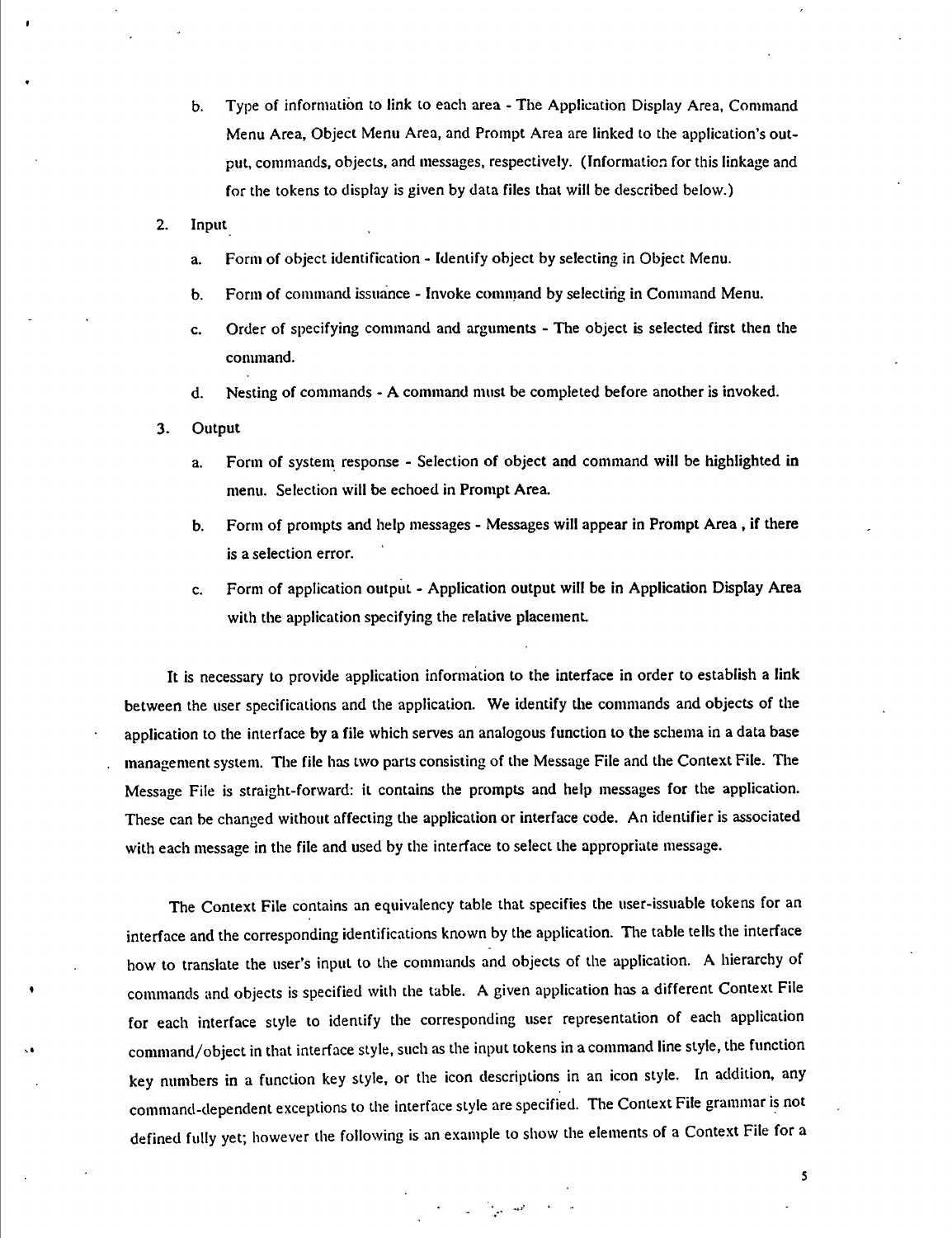forecasting application using interface style M. Each line of the Context File that defines a command or object has the syntax of interface token followed by an arbitrary number of application identifiers. We specify the hierarchy of the application commands and objects for the given interface by indentation. Exceptions to the interface style are indicated by an "&" preceding the interface identifier, which is then followed by a list of the exceptions to the style rules.

window 0 commands sum 0 update 4 2 project <sup>1</sup> display window 0.0 numerically 2 graphically 5 quit 3 & quit !0 **>v** & update  $> D$ window <sup>1</sup> objects sales s1 2 cost1 c1 2 cost2 c2 2 Figure 1. Context File for Forecasting Application, Style M.

In this example, the Context File supplies the interface with the names of the menu elements to display in two windows and their corresponding identification to the application. The Command Menu Area and the Object Menu Area of style M are thereby linked to the elements of window 0 and window 1, respectively. If the user selects "project" from the Command Menu Area, the interface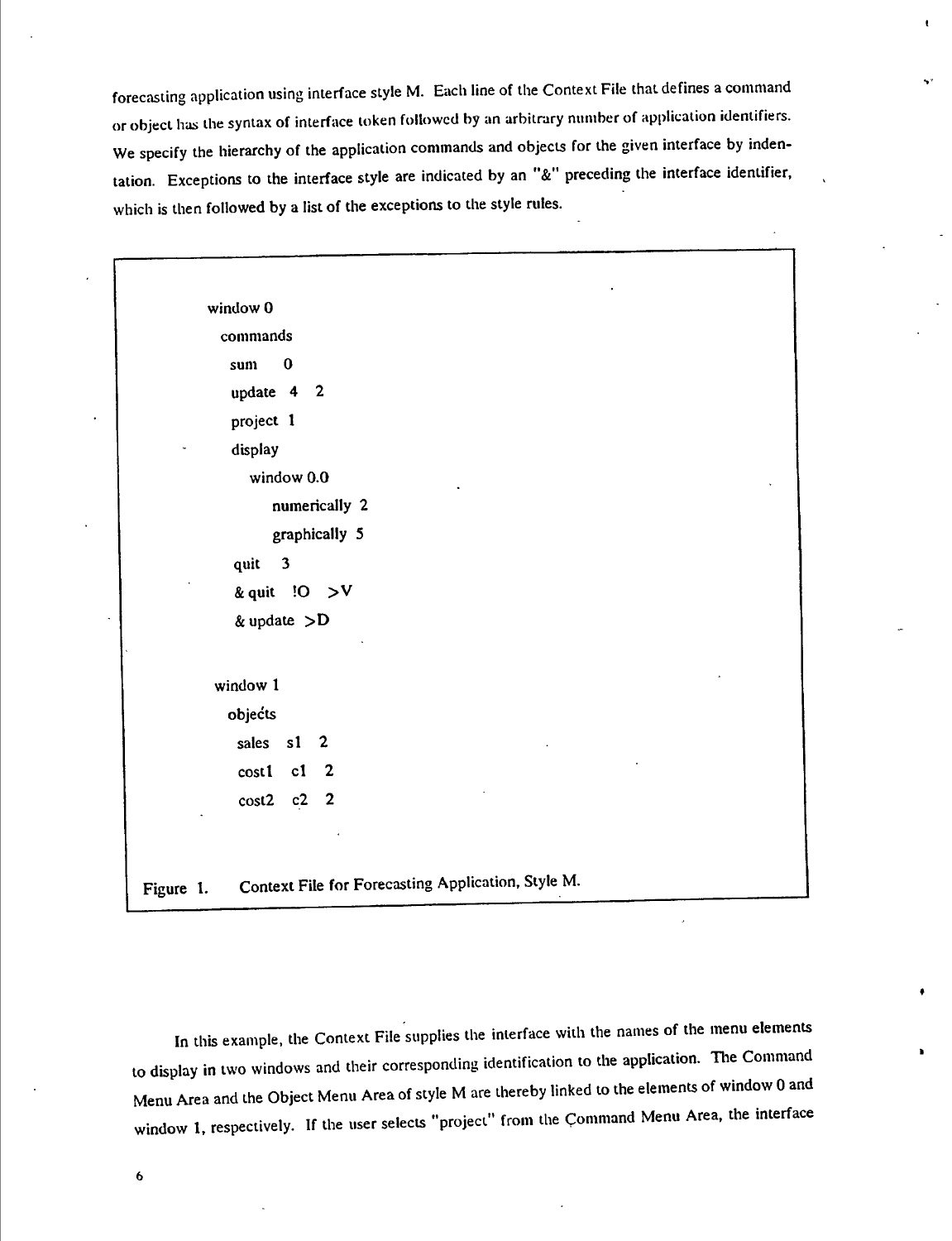would send the message <sup>1</sup> to the application. This file also gives an example of the command hierarchy. The selection of "display" in window 0 invokes sub-window 0.0 to allow the selection of the form of the display. Exceptions to the interface style are specified in the Context File. The above example provides for the following command-specific information: the "quit" command selection does not require an object selection; the "update" command requires data; the interface will ask for verification of the "quit" command before sending the message to the application. A command or object selection can send multiple messages. For example if the object "sales" is selected in window 1, the application would receive a message telling it that the object identified by s1 was selected and to invoke the command given by command identifier 2 to display it numerically. Similarly, the selection of "update" will send a message to the application with command identifier 4 to update and command identifier 2 to display the result of the update.

**I**

The application programmer can provide in the Context File as much or as little information about the application's data structure as he desires. The more information provided to the interface by the Context File, the more the interface can do for the application. At one extreme, if no object information is provided, all the interface may do is identify the relative position pointed to by the user in a window. If the application's data structure is provided to the interface, the interface can tell the application what object has been selected.

The interface description items listed on pages 3 and 4 are mapped to application-independent code. This code establishes an interface and uses the data files (Context and Message) to link this interface to a specific application. In addition, parameters such as window position and size can be supplied to the interface routines by an interface data file for the selected style. We call the application-independent code the Interface Routines, which consist of a Setup, Prompt, and Display routine. The Setup routine creates the interaction areas and links each area to the appropriate data based on the Context File. It uses the Context File to establish the correspondence between the interface tokens and the application. The Prompt routine interacts with the user to assemble user input. It translates the user input to the application based on the interface/application relationships established by the Setup routine. The Display routine provides the results of the application execution to the user. Interface description items la and lb determine the Setup routine; items 2a, 2b, 2c, 2d, 3a, and 3b determine the Prompt routine; item 3c determines the Display routine.

There are multiple instances of each interface routine. A specific instance of each of the three routines. Setup. Prompt and Display, is selected based on the interface style desired. The following is an example of the interface routines for style M that requires object then command order specification. These interface routines use the Context File shown in Figure 1.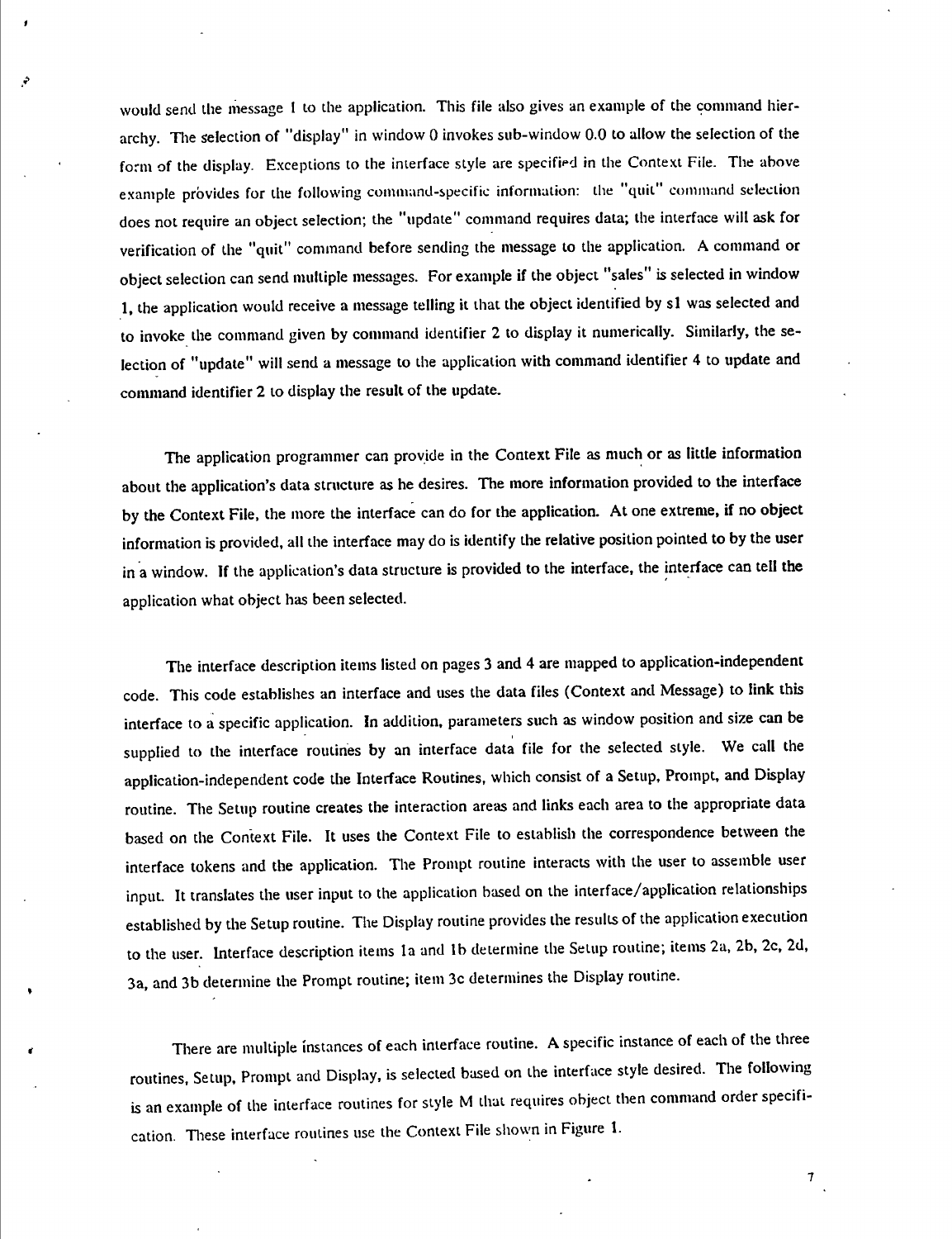Setup Code Style M

Create Application Display Area Display Data in Application Display Area Create Command Area (Context File) Display Data in Command Area Create Object Area (Context File) Display Data in Object Area Create Prompt Area (Message File) Display Data in Prompt Area return

Prompt Code Style M

Accept Object Identification from object area If error,

{ Display error\_\_1 (Message File) in prompt area goto Accept Object}

Respond Object Identification

Accept Command Identification from command area

If error, Display error\_\_*2* (Message File), goto Accept Command

Respond Command Identification

If Command requires data (specified by Context File)

{ Accept Data Identification

If error. Display error\_\_3 (Message File), goto Accept Data

Respond Data Identification }

return

g

Display Code Style M

Display Data in application display area return

Figure 2. Interface Routines for Style M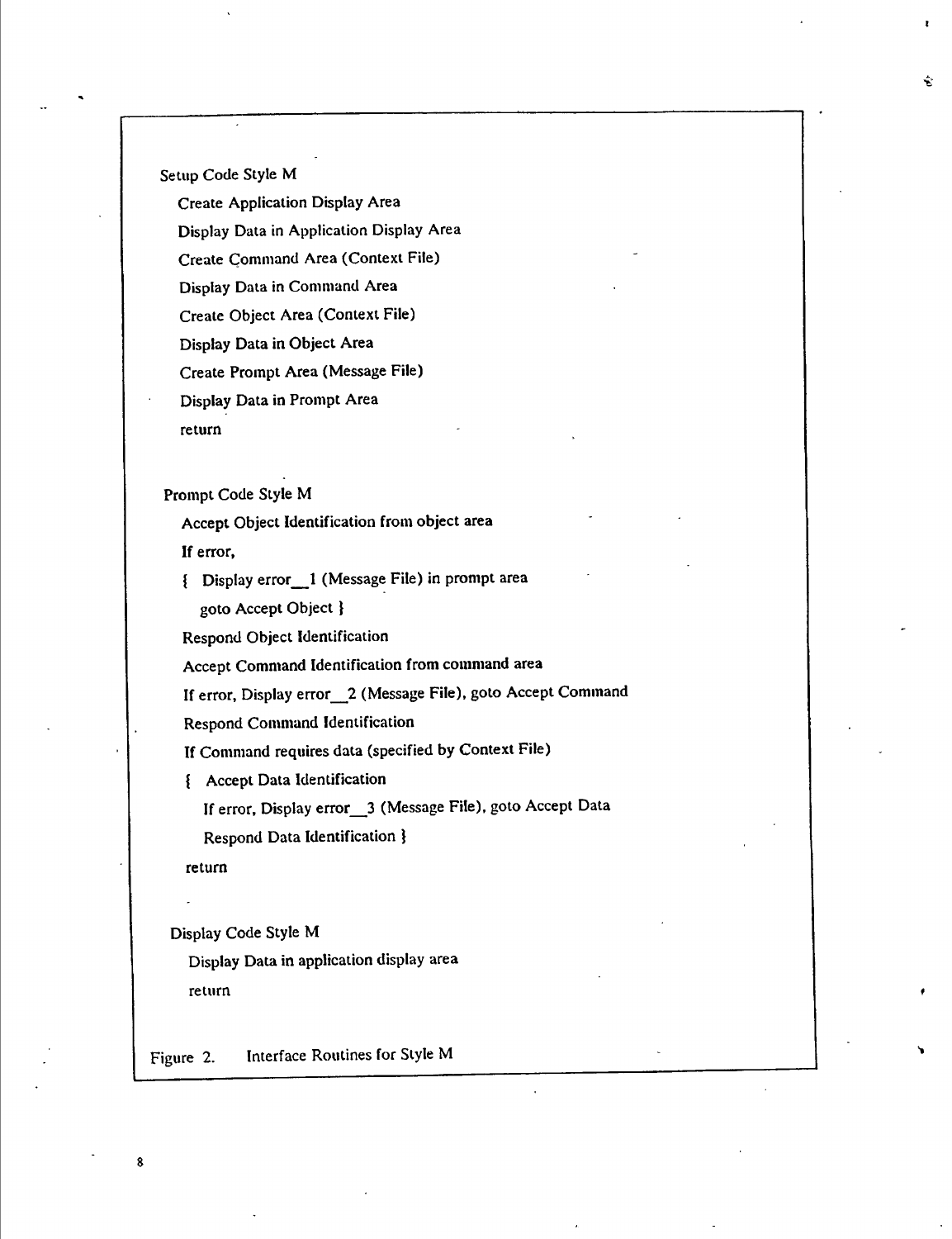Tlie Prompt Code in this example includes a conditional statement that depends on the command information in the Context File. There can also be conditional statements based on object type information and interaction area that can be specified in the Context File.

Once we separate the above code that handles user interaction from the application code, all applications consist of objects, functions to manipulate the objects, and the data files (Context File and Message File) which describe the commands, objects, and messages to the interface. The application flow consists of a call to the Setup routine, then iterations of call Prompt, execute selected command, call Display.



Applications participate in this environment simply by including calls to the interface routines Setup, Prompt and Display and providing a Context and Message File. Participating applications contain no interface code; they receive their input from the Prompt routine and pass their output to the Display routine.

The Setup routine uses the Context File to establish the desired interaction areas and link the appropriate data. The Prompt routine prompts (using the Message File) the user to provide input, assembles the resulting user input by the parsing mechanism established by the Setup routine, provides an acknowledgement to the user or request to edit errors (using the Message File) and then sends the assembled command to the application. The application will include a case statement which executes the required application functions based on the assembled command. Then the application sends the result to the Display Routine which provides it to the user.

9

 $\mathcal{C}$ 

**I**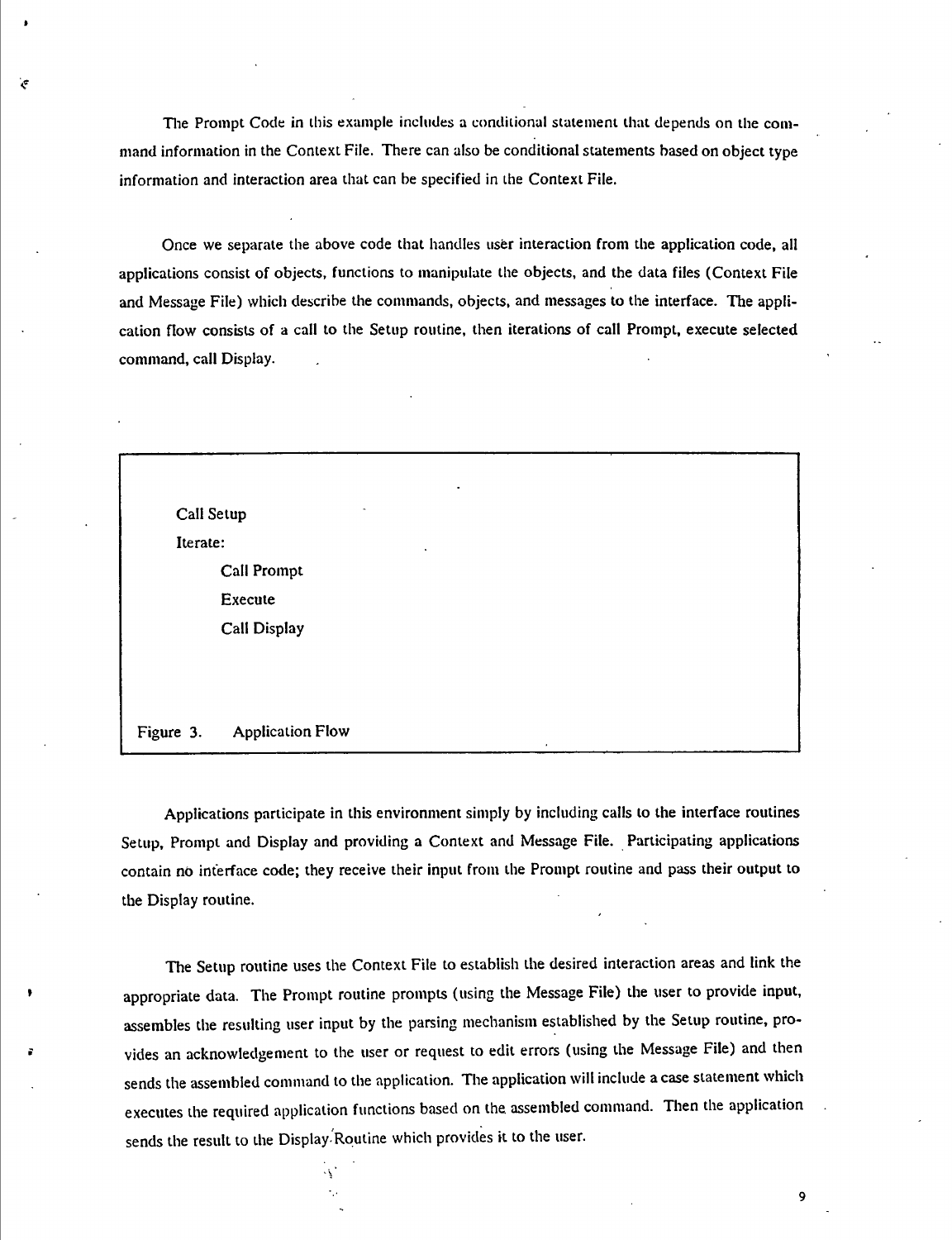The Prompt routine can call upon Setup, if the user has issued a request to change the interface style.

Ł.

ъł

#### *3. Modularity*

In this section, we describe the flexibility that the AIDE architecture provides to change interfaces.

One level of modularity is attained by the ability to select the appropriate interface routines based on style. Changing styles can then be accomplished by selecting a different instance of the interface routines.

As seen in Figure 2, the statements that comprise the interface routines are functional, such as Create Display Area, Accept Input or Display Output. The specific method to perform the Create, Accept or Display and the form and medium of the Display Area, Input and Output are determined by pointers to selectable code. The interface routines contain functional statements that are later expanded into code. The actual code is set up in modules that are selected by pointers which provide the second level of modularity. Modules can interface with other modules to form a communicatíon path between the user and the application. Any module or group of modules along the communication path can be replaced as long as the message interface at that point is preserved. As a result, the form of the message may change, provided that its meaning is preserved. A module may add meaning to the message, for example by correcting misspellings through a spelling checker or by interpreting voice input by a speech recognition module.

The modules along the communication path interpret and modify the message and send it on. The user's input is a message that is passed along by the modules comprising the interface to the application. We call these messages incoming messages. The application then produces a result based on the incoming message and sends, the outgoing message to the user through the interface modules. The application is analogous to an object in object programming [5]. It receives a message, selects the appropriate method to accomplish the task, and sends out a message.

There are cases when instead of passing the message on, a module will send an incoming message back toward the user or an outgoing message back toward the application. This may occur with an incoming message, because;

1. An error is detected (such as unrecognized input, perhaps a misspelled command or unrecognized audio instruction).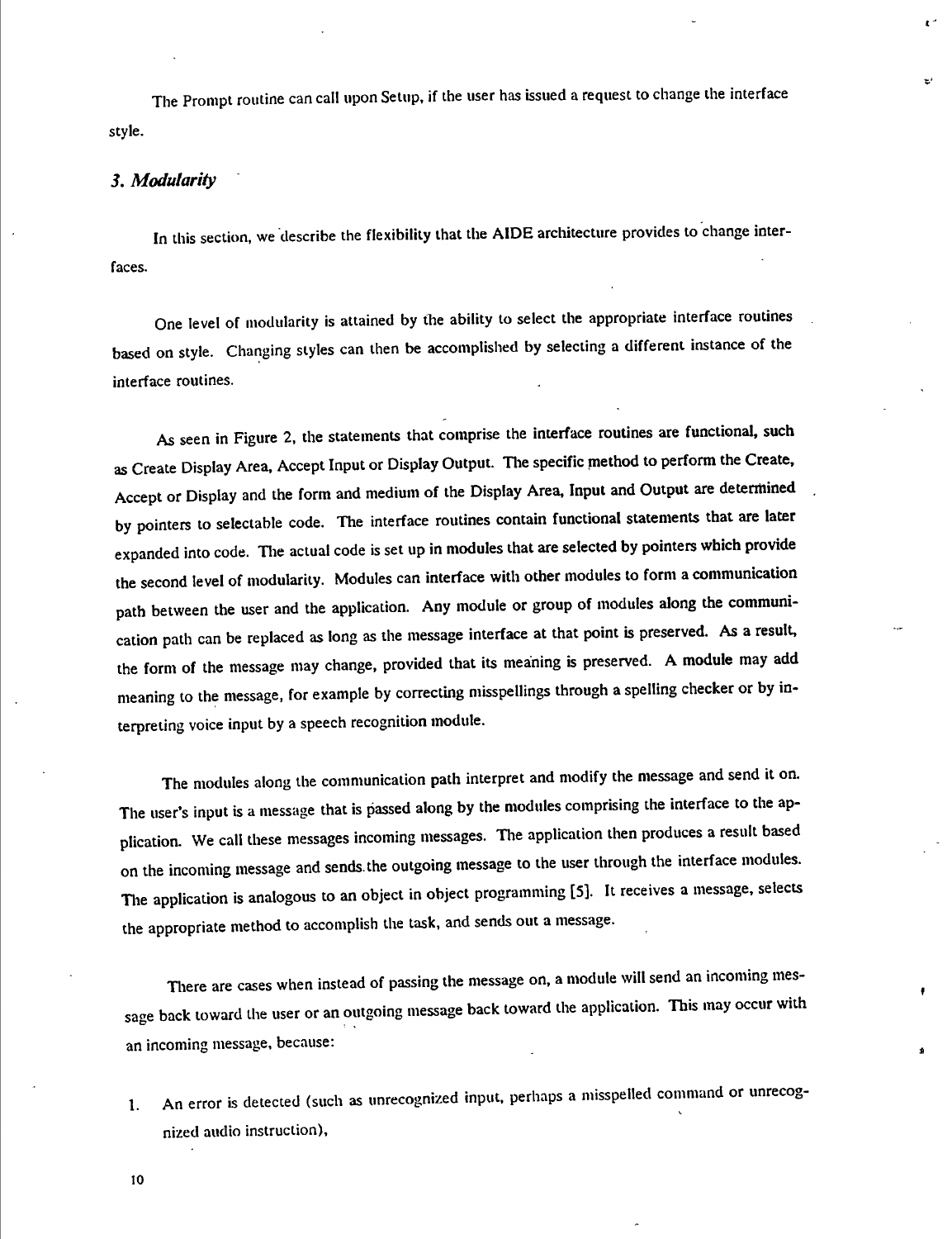- 2. Enough information is available to complete the request at the interface level (such as text edit), or
- 3. A preset dialogue loop has been established (such as the Interface style may require a verification query when the user selects "quit").

Similarly with an outgoing message from the application, a module will not send a request on to the end-user, if the interface routine can complete the request.

As an implementation method, a Code Dictionary provides the mechanism to select for each functional statement in the interface routines the desired code module or modules. An entry in the Code Dictionary consists of a style key and sub-style key (if necessary), the functional statement of the interface routine, pointers to the appropriate code modules, and parameters to input to modules. A given entry can have several pointers to select a path of modules. Furthermore, the Code Dictionary is multi-leveled..so that an entry in the Code Dictionary can point to another entry to incorporate the other entry's path.

## *4. Presentation Services Took*

The interfaces for interactive systems require many of the same modules to display windows, point to objects, edit input. Since many interactivé interfaces have common elements, a tool kit approach is appropriate for these common elements. In this section, we define the organization of the presentation services tools.

The main components of the tool kit are a window manager, dialogue managers, input/output interaction tools (handwriting recognition, speech digitization, speech recognition, speech synthesis), graphics package, multi-media editor. These form the modules pointed to by the Code Dictionary. Thus, when an interface style calls for a visual display area, the Code Dictionary expands the Create functional statement in Setup by pointing to the window manager tool and providing it with the appropriate parameters. For an interface style receiving input from handwritten commands, the Code Dictionary expands the Accept functional statement in Prompt by pointing to the command line dialog manager which in turn calls the handwriting recognition tool.

Figure 4 shows a diagram of the AIDE framework. The shaded boxes identify applicationdependent code and data; the white boxes signify application-independent code. The application calls upon the interface routines whose functional statements are expanded into code by presentation services tools that are selected by the Code Dictionary. The instance of the interface routines and the specific tools selected depend on the interface style.

ستشرد ويسد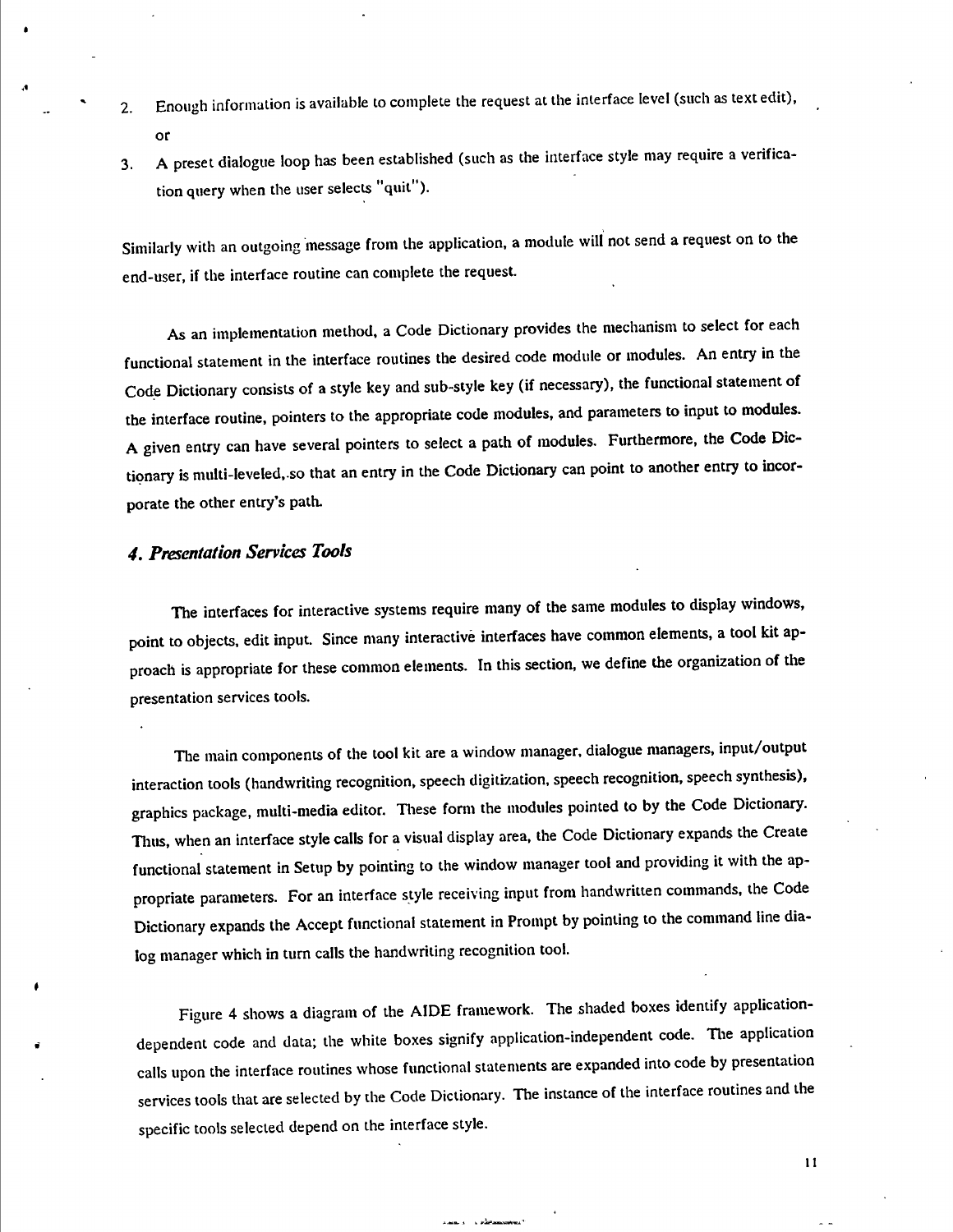

*X*

The tool kit is extensible to include new tools as developed, and there is also a certain amount of freedom in defining the tool kiL The tool kit is modular in that tools can be linked to other tools, and it is multi-leveled in that advanced tools call upon basic tools to accomplish portions of their task. An example of the modularity is the menu dialogue manager calling upon a speech recognition tool for input. For another interface style, it may call upon a keyboard tool or a handwriting recognition tool. An example of the hierarchy of tools is the menu dialogue manager using the window manager to set up the menus.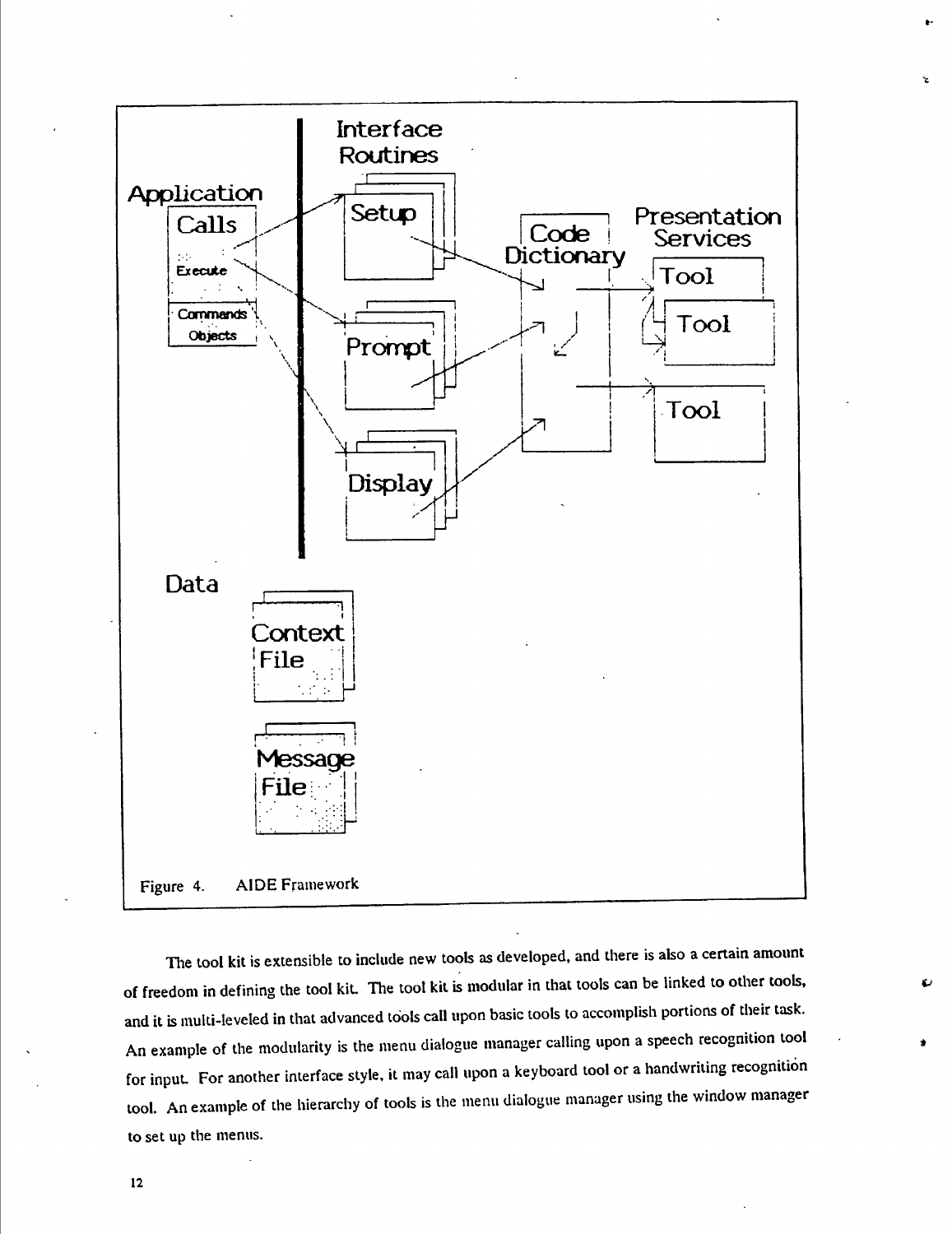We include a brief description of the main elements of the tool kit. The window manager maintains a data base of rectangular regions, associating with each an identification, position, priority and pointers to data. It provides an interface to data base management services to create and manipulate a multi-window display of possibly overlapping documents.

ò

The dialogue managers provide pre-programmed interactions with the end-user. The input portion of these interactions consists of command and argument specifications from the end-user, and the output portion consists of prompts and responses from the dialogue managers. The dialogue managers use the information supplied by the Context File to identify the input and translate it to the application. There is a dialogue manager tool or tools for each kind of interaction area, such as panels (input fields, soft keys, menus), command line, icons.

The input/output interaction tools provide the translation from different media to coded information and vice versa. Examples of input/output interaction tools are handwriting recognition, speech digitization, speech recognition, speech synthesis.

The graphics tool provides the functions for interactive graphics. These include a number of prihiitive geometric objects which can be combined to form other objects. It also contains functions to manipulate these objects as well as any others provided to the system (for example, by drawing).

The editor tool provides a set of edit commands that can be applied to multi-media documents. Editing can take place in any interaction area (application display areas, command line, menu, etc.) and is applied to both application objects and interface objects in a uniform way.

The tools must be designed so that they can interface with each other to modify the form of the message along the communication path (see Figure 5). First, tools create the interaction areas and establish the application/interface relationships from the Context File as part of the Setup interface routine. Tools then use these relationships to translate messages from the user to the application. These tools comprise the Prompt interface routine for a given interface style. The translation converts the message from user syntax to application syntax, possibly amplifying the meaning along the way. The application then sends back a message through a series of tools that form the Display interface routine to translate (and possibly amplify) the message to the user. As stated above, any tool along the path may send back a message to its sender, if the tool detects an error or has enough information to respond itself to the message.

 $\ddot{\mathbf{t}}$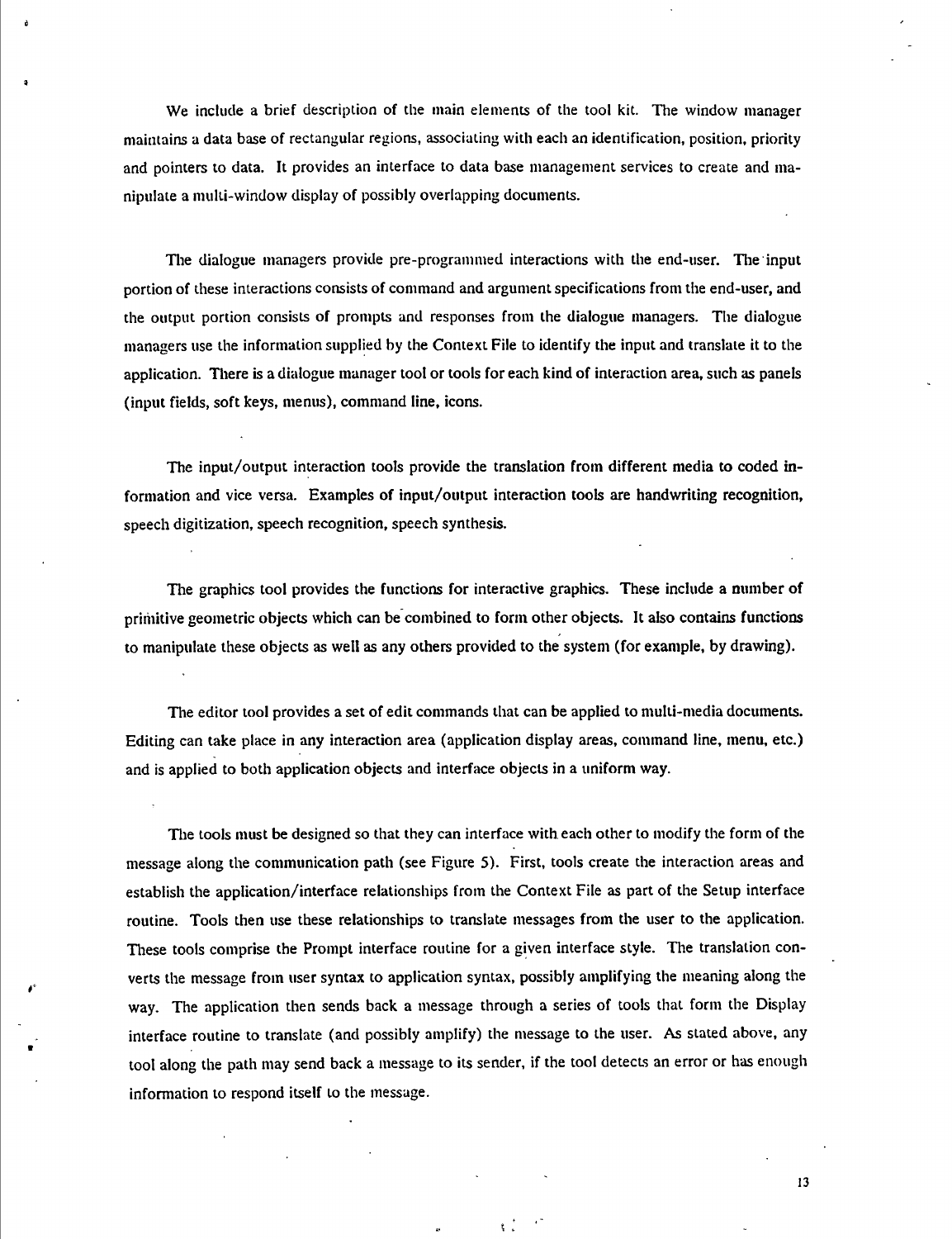**Application Interface** Context Tool Tool **File User** Setup **Selections** Tool Tool **Incoming Messages Prompt Execute Results** Tool Tool **Outgoing Messages Display** t Figure 5. Communicaiion Path

Ĉ.

# **5.** *Creating and Changing Interfa<xs andApplications*

The AIDE framework decouples the application from the interface. In this section, we discuss how to create an interface in a given style using the AIDE framework and show how to change the interface and the application independently.

AIDE allows the interface designer to experiment with interfaces for a given application by providing the capability to select from existing interface styles as well as to create new interface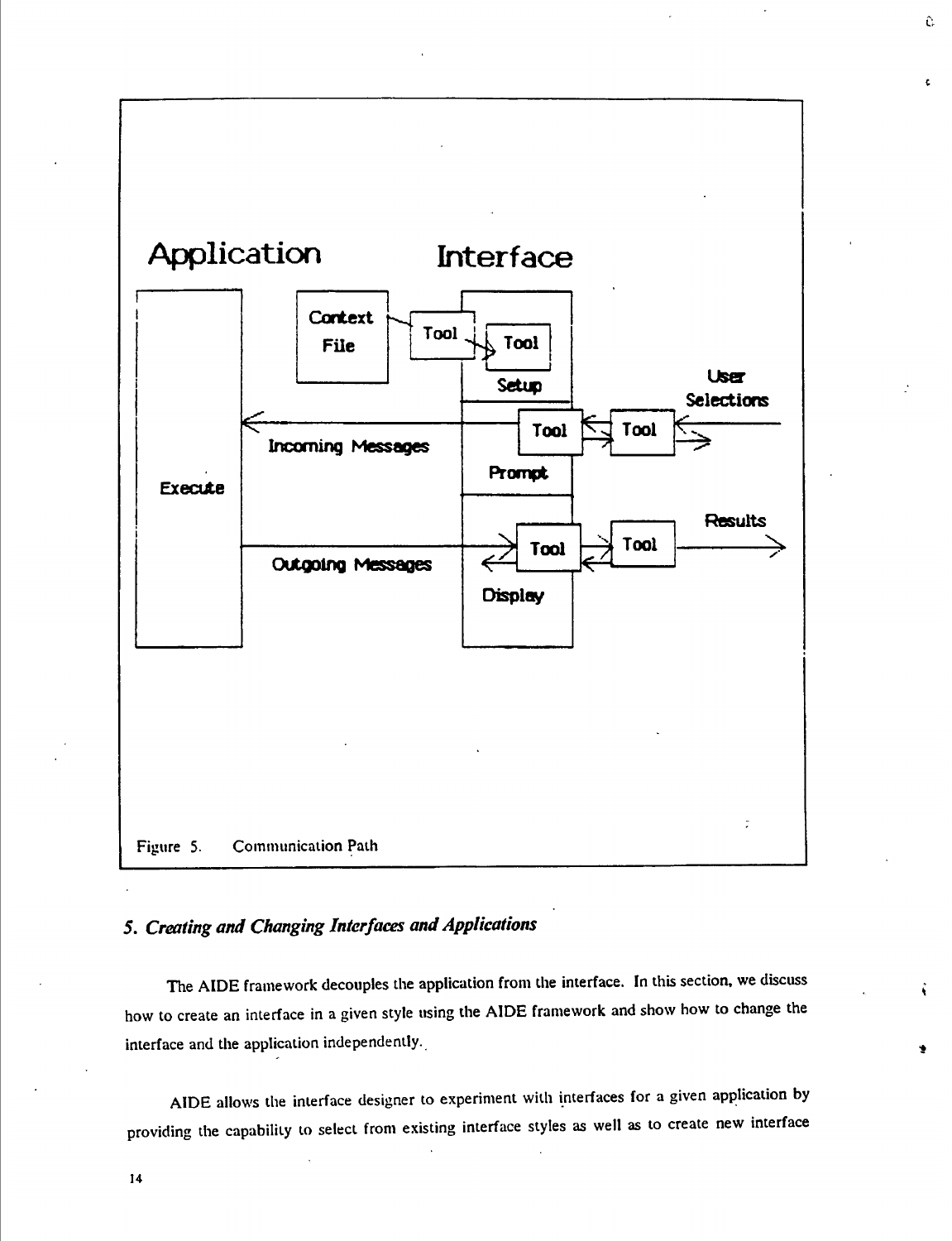styles. In both cases, the Context File must be constructed for that interface style and specific application.

à

**r**

To create a new interface style, the designer specifies the interface description items shown on pages 3 and 4 to describe the Interaction Areas. Input form and Output form. A generator program would then create the interface routines from these specifications and provide the pointers and parameters in the Code Dictionary to select the appropriate code modules and provide the necessary data. In our example, the menu-style interface M would be generated from the specification of the interface description items for style M on pages 4 and 5. The generator program would create the interface routines of Figure 2 and the entries in the Code Dictionary to select the presentation services tools. Sub-styles can be created by specifying in the interface description items, for example, the form of highlighting to be reverse video or the form of menu selection to be voice input. Similarly, the designer can create a direct icon manipulation style or a command line style by completing the interface description items for those styles.

To choose from existing interface styles, the designer selects a style key to identify the appropriate Setup, Prompt, and Display routines, and the routines' functional statements are then expanded into code by the Code Dictionary using the style and sub-style keys provided. For example, providing the key for style M would result in the selection of the interface routines in Figure 2. The functional statements of these routines, such as "Create Application Display Area" and "Accept Object Identification", would be expanded into code through Code Dictionary pointers, in this case to the window, manager and to the menu dialogue manager, respectively. Sub-style keys allow the designer to fine-tune the interface by specifying the tools to be selected by the Code Dictionary. As a further example, if the designer wanted to change interfaces to a command line style C, in which the end-user enters a command followed by an object and possibly additional data in a command area, the designer would provide a key to select a Prompt routine such as the following:

盖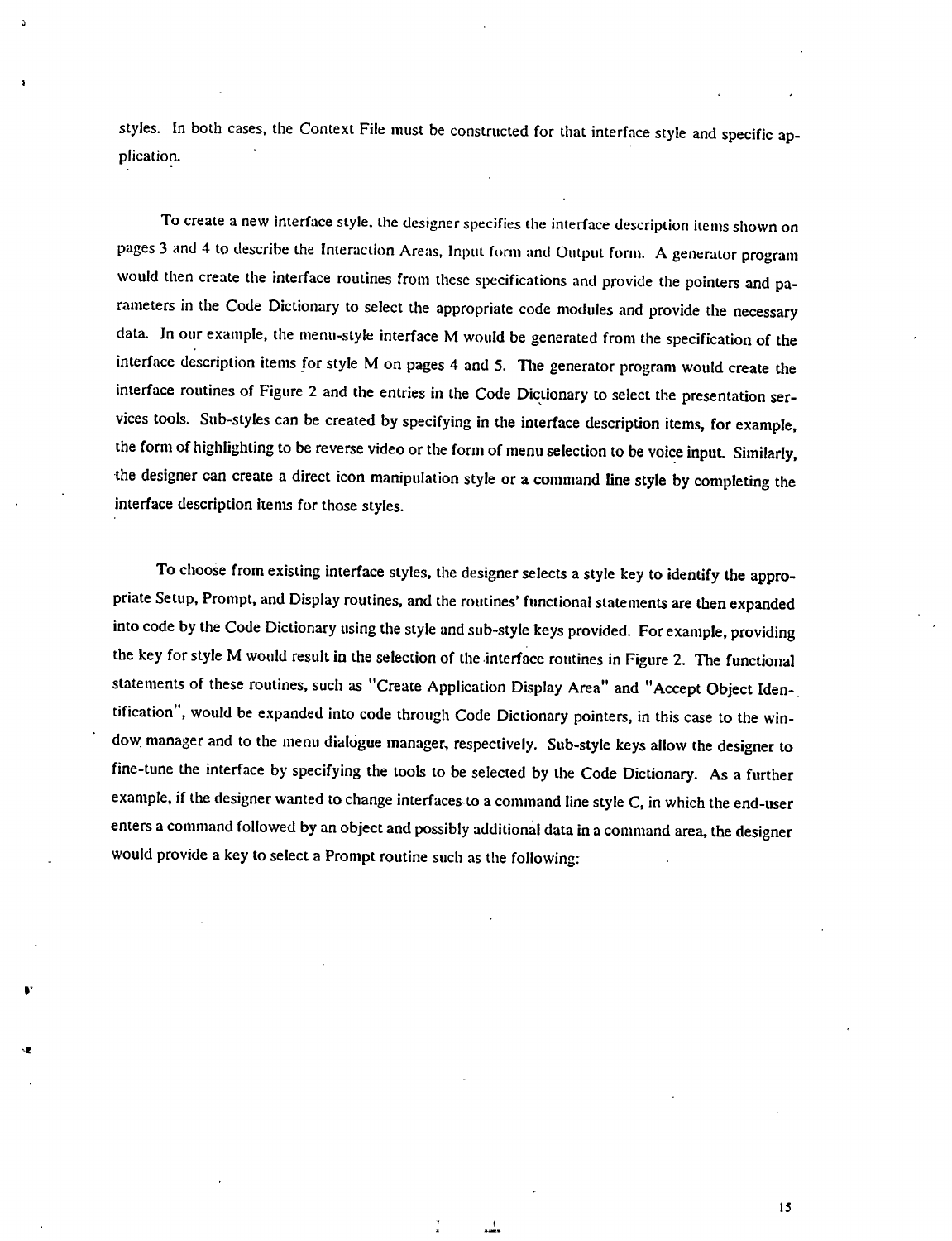#### Prompt Code Style C

Accept Command Identification from command area

If error. Display error\_\_*2* (Message File), goto Accept Command

í.\*

ċ.

**-t**

■t

Respond Command Identification

Accept Object Identification from command area

If error. Display error\_\_1 (Message File), goto Accept Object

Respond Object Identification

If Command requires data (specified by Context File)

{ Accept Data Identification from command area

If error. Display error\_\_3 (Message File), goto Accept Data

Respond Data Identification }

return

Depending on the sub-style selected, the command area could be the keyboard, audio, tablet

The interface style or sub-style can be changed at one level by replacing a presentation tool module (handwriting recognition for audio recognition), at a higher level by replacing the interface routines (direct icon manipulation for menu selection). Thus what appears to be a major change to the user is accomplished by a change of pointers to the presentation services modules or by a change of pointers to the interface routines themselves and with no change to the application.

On the other hand, we can change the application and keep the same interface. The designer accomplishes this by modifying the Context File associated with that interface style to include the new application's tokens and by providing the new application's messages in the Message File. As a simplified example, we changé applications from the forecasting application using interface style M to a mail application in style M by modifying the Context File of Figure <sup>1</sup> to the Context File shown in Figure 6.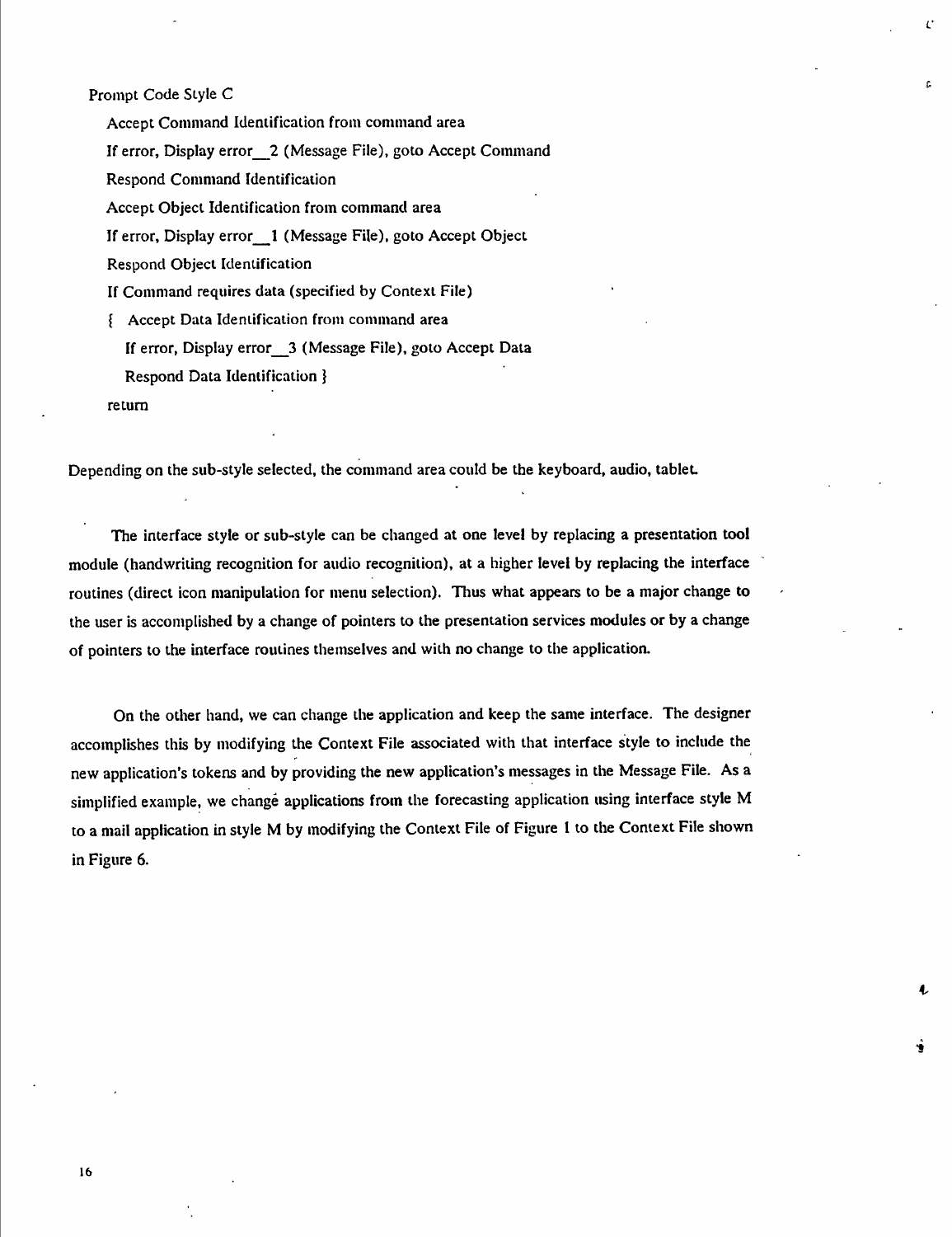

The application programmer would not have to make any change to his program or to the interface routines to inherit the interface.

#### *6. Conclusions andFuture Work*

**»**

٠,

We have shown how the AIDE framework provides the ability to change user interfaces and applications independently of each other to benefit both the end-user and the designer. We described how to generate the user interface automatically, either directly from the specification of the interface description items or by the selection of pre-established routines by a style key. We think that this approach will strengthen the interface design procedure and improve the usability of interactive systems.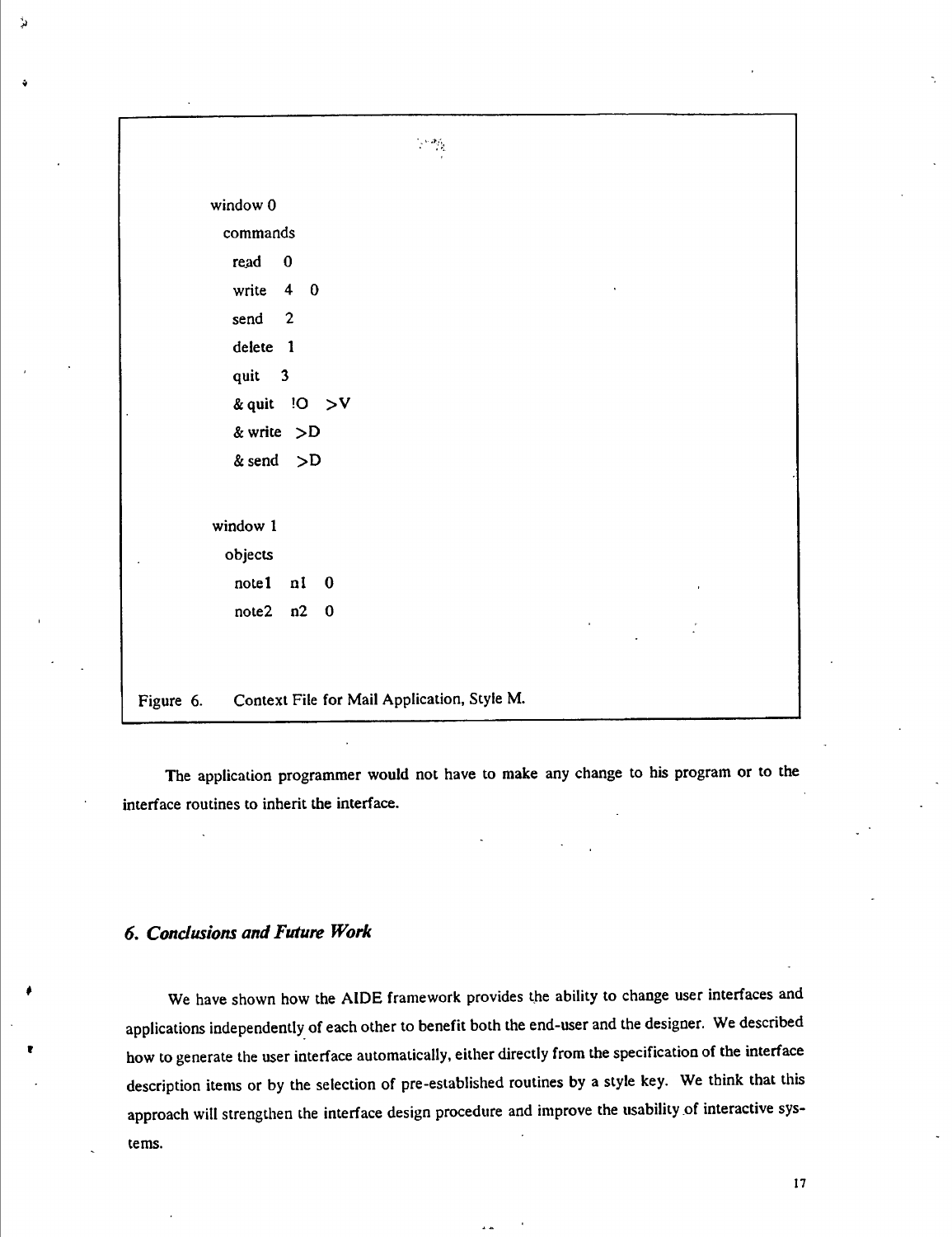, Future work on AIDE will involve developing grammars to 1) specify the interface description items to the program that generates the interface code, 2) describe the elements of the Context File to the interface routines, and 3) construct the messages between the application and the interface routines.

*h*

Ŀ.

ÿ.

# *Acknowledgement*

18

The authors would like to thank S. J. Boies, J. M. Carroll, C. L. Cesar, G. B. Leeman, R. L. Mack, M. A. Martin, P. Reisner, and J. R. Rhyne for their helpful comments and suggestions; G. B. Leeman for suggesting we investigate user interfaces in the first place and for his many thoughtful comments which helped improve this report; J. M. Carroll for providing insight into modelling human-computer dialogue; and M. A. Martin for valuable discussions on object-oriented programming.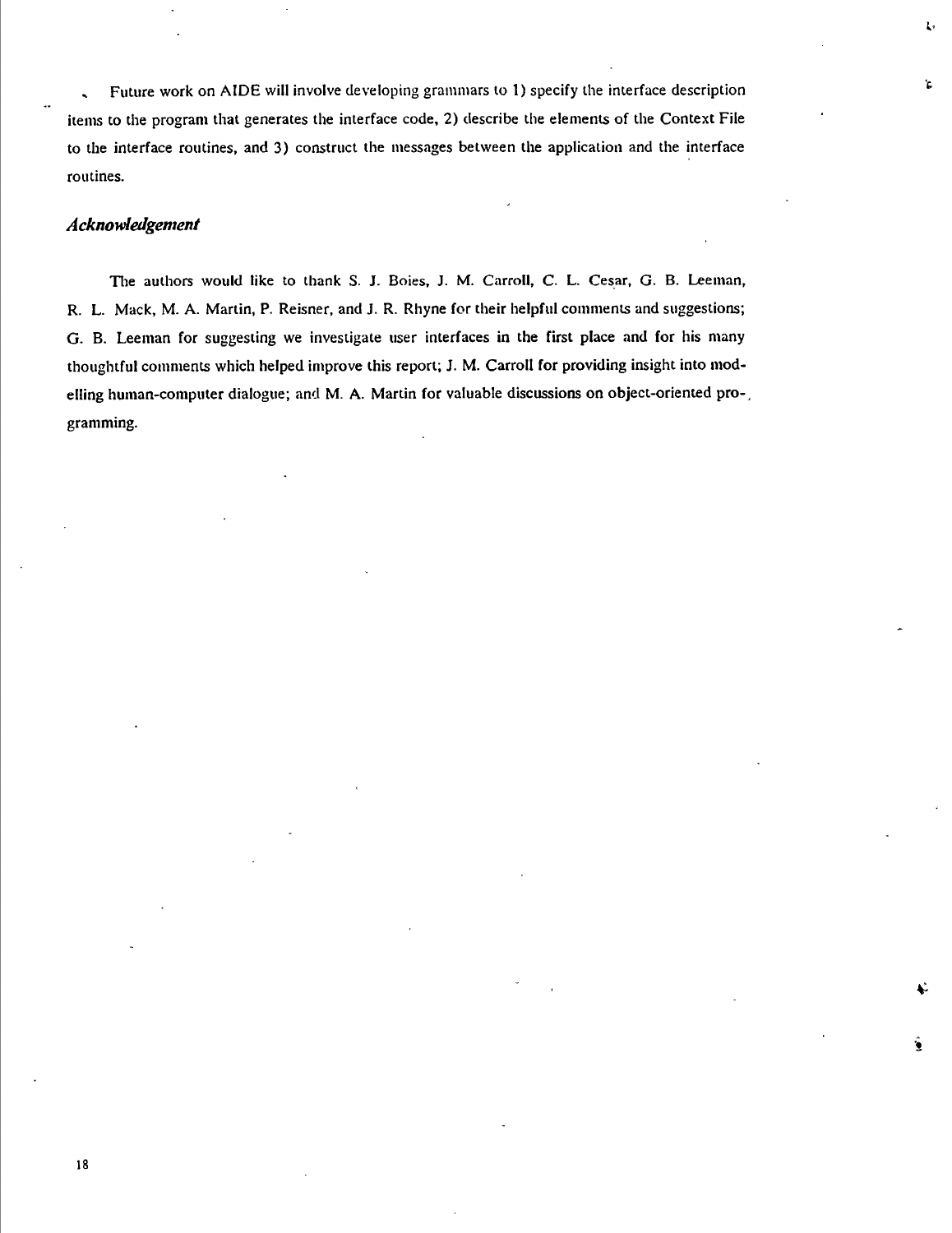#### *REFERENCES*

*J*

*i*

- 1. Buxton, W., Lamb, M.R., Sherman, D. and Smith, K.C. Towards a Comprehensive User Interface Management System. Computer Graphics, 17, 3, July 1983, 35-42.
- 2. Ciccarelli, E.C. Presentation Based User Interfaces. MIT/AITR 794, Massachusetts Institute of Technology, Aug. 1984.
- 3. Foley, J.D. and Van Dam, A. Fundamentals of Interactive Computer Graphics. Addison-Wesley, Reading, MA, 1982.
- 4. Foley, J.D. and Wallace, V.L. The Art of Natural Graphic Man-Machine Conversation. Proceedings of the IEEE, 62, 1974, 462-471.
- 5. Goldberg, A. and Robson, D. SmaIltaIk-80 The Language and its Implementation. Addison-Wesley, Reading, MA, 1983.
- 6. Good, M.D., Whiteside, J.A., Wixon, D.R., and Jones, S.J. Building a User-Derived Interface. Communications of the ACM, 27, 10, Oct. 1984, 1032-1043.
- 7. Gould, J.D., Conti, J. and Hovanyecz, T. Composing Letters with a Simulated Listening Typewriter. Communications of the ACM, 26, 4, Apr. 1983, 295-308.
- 8. Hanau, P.R. and Lenorovitz, D.R. Prototyping and Simulation Tools for User/Computer Dialogue Design. Computer Graphics. 14,3, July 1980, 271-278.
- 9. Hayes, P. Personal Communication, Mar. 11, 1985.
- 10. Heffler, M.J. Description of a Menu Creation and Interpretation System. Software Practice and Experience, 12, 1982, 269-281.
- 11. Jacob, R.J.K. Using Formal Specifications in the Design of a Human-Computer Interface. Communications of the ACM, 26, 4, Apr. 1983, 259-264.
- 12. Kelley, J.F. An Iterative Design Methodology for User-Friendly Natural Language Office Information Applications. ACM Transactions Office Information Systems, 2, 1, Jan. 1984, 26-41.
- 13. Lindquist, T.E. Assessing the Usability of Human-Computer Interfaces. IEEE Software, 2, 1, Jan. 1985, 74-82.
- 14. Moran, T.P. The Command Language Grammar: a representation for the user interface of interactive computer systems. Int. J. Man-Machine Studies, 15, 1981, 3-50.
- *f* 15. Nielsen, J. A Virtual Protocol Model for Computer-Human Interaction. DAIMI PB-178, Aarhus University, Sep. 1984.
- 16. Olsen, D.R. and Dempsey, E.P. SYNGRAPH; A Graphical User Interface Generator. Computer Graphics, 17, 3, July 1983, 43-50.